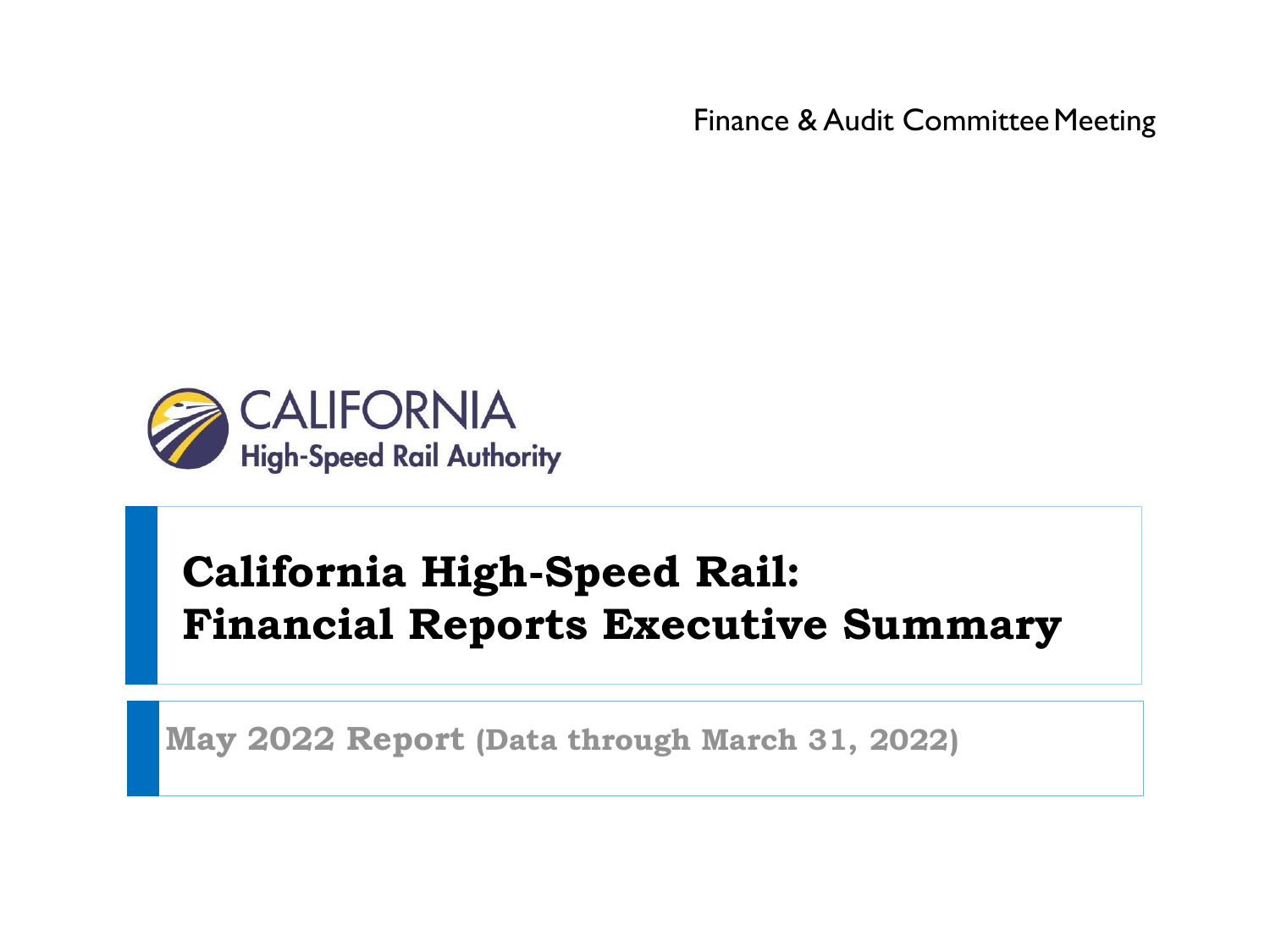| <b>Accounts Payable Aging And Disputes Report</b><br>$($$ in millions) | <b>Prior Year</b><br>Mar-21 Data | <b>Prior Month</b><br>Feb-22 Data | <b>Current Month</b><br>Mar-22 Data |
|------------------------------------------------------------------------|----------------------------------|-----------------------------------|-------------------------------------|
| Total Aged Invoices                                                    | \$0                              | \$0                               | \$0                                 |
| Dispute Summary                                                        | \$62.5                           | \$92.1                            | \$129.2                             |
| Number of Invoices Paid                                                | 302                              | 266                               | 235                                 |
| Value of Invoices Paid                                                 | \$66.7                           | \$114.1                           | \$101.3                             |
| Number of In-Process Invoices                                          | 169                              | 163                               | 151                                 |
| Value of In-Process Invoices                                           | \$66.9                           | \$128.5                           | \$72.1                              |
| Total Number of Invoices Paid and In-Process                           | 471                              | 429                               | 386                                 |

• The Authority has not made a penalty payment in over five years (62 months) and did not have any aged invoices in the March 2022 reporting period.

• The Authority currently has a total of \$129.2M in disputed invoices, which represents a \$37.2M increase in total disputes from the prior month.

**Note:** The total number of invoices paid and in-process will fluctuate depending on the progress of the project.

| <b>Cash Management Report</b><br>$$$ in millions) | <b>Prior Year</b><br>Mar-21 Data | <b>Prior Month</b><br>Feb-22 Data | <b>Current Month</b><br>Mar-22 Data |
|---------------------------------------------------|----------------------------------|-----------------------------------|-------------------------------------|
| Prop IA Bond Fund Ending Cash Balance             | \$48.7                           | \$45.2                            | \$53.3                              |
| Cap-and-Trade Ending Cash Balance                 | \$1,741.4                        | \$1,485.2                         | \$1,731.5                           |
| Rail Property Management Fund Ending CashBalance  | \$10.5                           | \$11.4                            | \$11.4                              |

• Prop 1A Bond sales are conducted twice per year by the State Treasurer's Office (STO) in the spring and fall.

- Cap-and-Trade auctions occur four times per year (Aug, Nov, Feb, May) and are subject to administrative adjustments by the California Air Resources Board and the Department of Finance (e.g. fire fee, manufacturing tax exemption offsets, and foreign exchange rate adjustments).
- The Rail Property Management Fund receives revenues from leases/rents collected on property acquired but not yet delivered to the Design-Builders for construction. The fund has a \$4M appropriation for the current fiscal year, which will be used for development, improvement and maintenance of the HSR system.
- In March, the Authority received \$12.5M in Prop 1A funds from commercial paper. The Authority has an additional \$100.3M available through commercial paper; however, the proceeds will not be reflected until the Authority submits a request for funds to STO and issuance is completed.
- The Cap-and-Trade Ending Cash Balance now includes \$319.9M in proceeds from the Nov-21 auction. Proceeds from the Feb-22 auction (\$243.7M) are not yet included but will be reflected once the journal entry has been completed by the State Controllers Office.

**Note:** The next Cap-and-Trade auction is scheduled to occur on May 18, 2022.

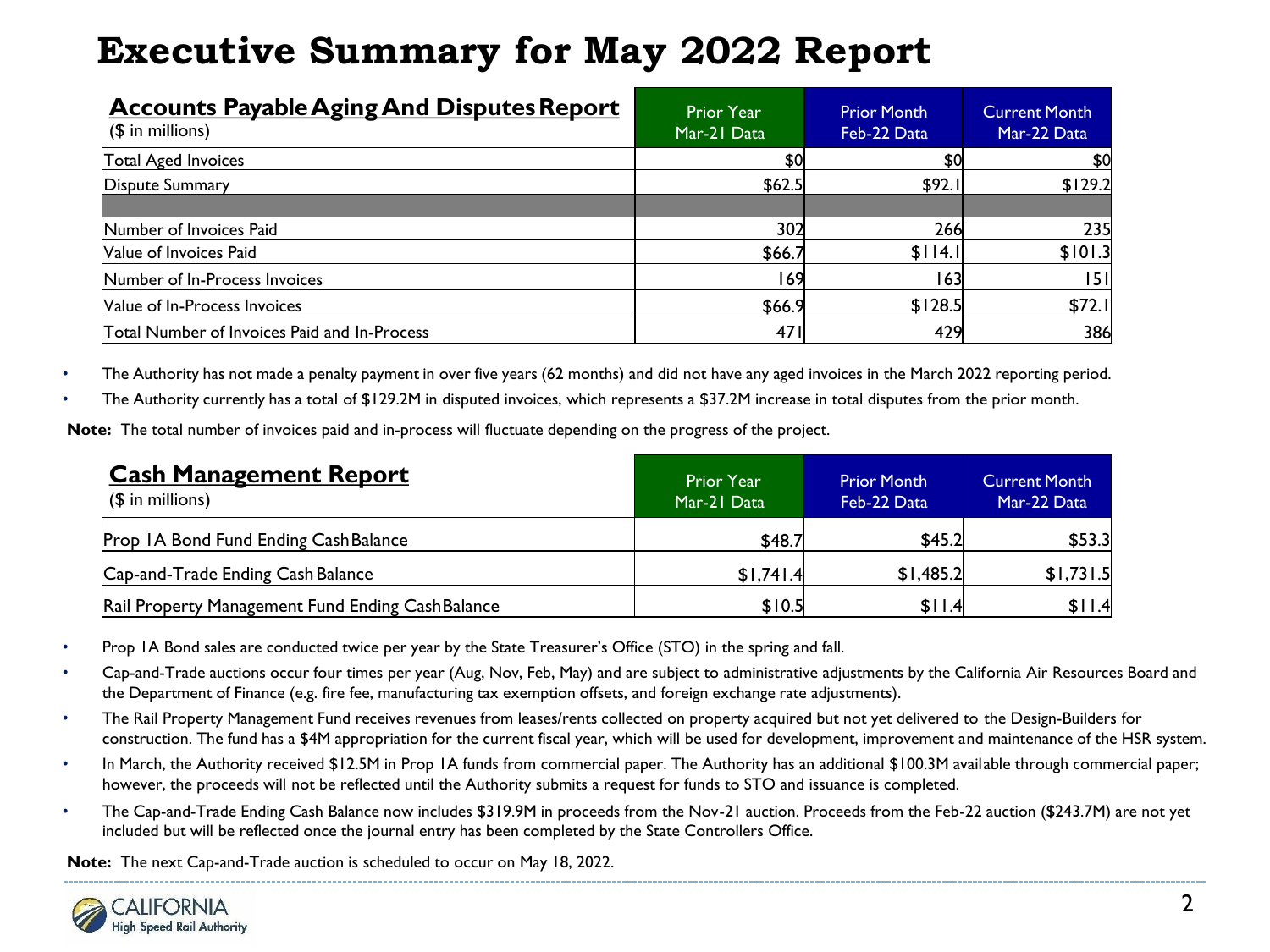| <b>Administrative Budget and Expenditures Report</b><br>$($$ in millions) | <b>Prior Year</b><br>Mar-21 Data | <b>Prior Month</b><br>Feb-22 Data | <b>Current Month</b><br>Mar-22 Data |
|---------------------------------------------------------------------------|----------------------------------|-----------------------------------|-------------------------------------|
| <b>Budget (Fiscal Year)</b>                                               | \$73.0                           | \$97.2                            | \$97.2                              |
| <b>Monthly Expenditures</b>                                               | \$4.1                            | \$5.3                             | \$5.3                               |
| <b>YTD Expenditures</b>                                                   | \$33.5                           | \$37.4                            | \$42.7                              |
| Percentage of Budget Expended YTD                                         | 45.9%                            | 38.4%                             | 43.9%                               |
| Percentage of Personal Services Budget Expended YTD                       | 53.0%                            | 46.0%                             | 52.0%                               |
| Percentage of Operating Expenses and Equipment Expended YTD               | 26.0%                            | 16.8%                             | 20.5%                               |
| Percentage of Fiscal Year Completed                                       | 75.0%                            | 66.7%                             | 75.0%                               |
|                                                                           |                                  |                                   |                                     |
| <b>Total Authorized Positions</b>                                         | 356                              | 429                               | 429                                 |
| <b>Total Filled Positions</b>                                             | 260                              | 292                               | 293                                 |
| Vacant Positions                                                          | 96                               | 137                               | 136                                 |
| <b>Vacancy Rate</b>                                                       | 27.0%                            | 31.9%                             | 31.7%                               |

- At 75% of the Fiscal Year completed, \$42.7M or 43.9% of the Administrative Budget (\$97.2M) has been spent, resulting in a budget underutilization value of 31.1%. The budget underutilization is due to position vacancies and low OE&E spending.
- As of March 31, 2022, the Authority's vacancy rate is 31.7%, primarily due to the addition of 73 new state positions received in September 2021. The additional positions have been allocated to the following Office's: Program Delivery (39), Information Technology (25), Financial (5), Legal (3), and Administration (1).
- The Authority completed recruitment for 8 vacant positions during the reporting month; however, the filled positions were offset by 6 separations from the Authority and 1 vacated positions from internal promotions/transfers, resulting in a net increase of one filled position for the reporting month.

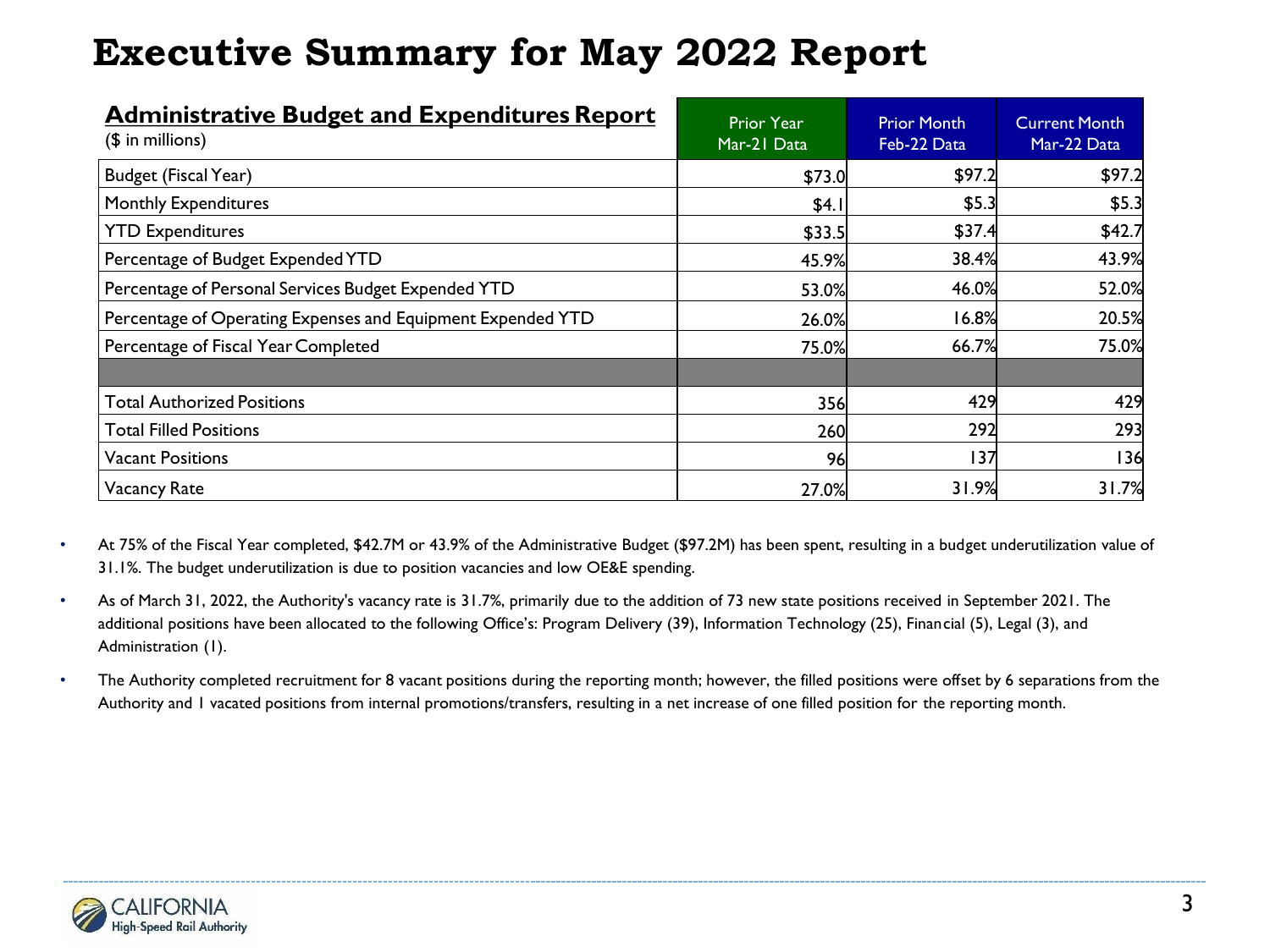### **Form-to-Function Implementation: Consultant Staff and State Staff Comparison**



- **Notes:**
- In July 2020, the Authority received 85 new state positions as part of a cost-saving workload adjustment that will reduce the reliance on contracted resources, while increasing state oversight of critical functions (Form-to-Function). In September 2021, an additional 73 state positions were authorized through SB 170.
- RDP position counts use Full-Time Equivalents (FTE's) and filled positions for historical fiscal years utilize monthly averages from October 2018 through March 2022. For FY2021-22, a 3-month moving average has been utilized to smooth seasonal and/or monthly variations in staffing.
- State Staff positions filled by fiscal year include data from June 2019 (FY18/19), June 2020 (FY19/20), June 2021 (FY20/21), and March 2022 (FY21/22).

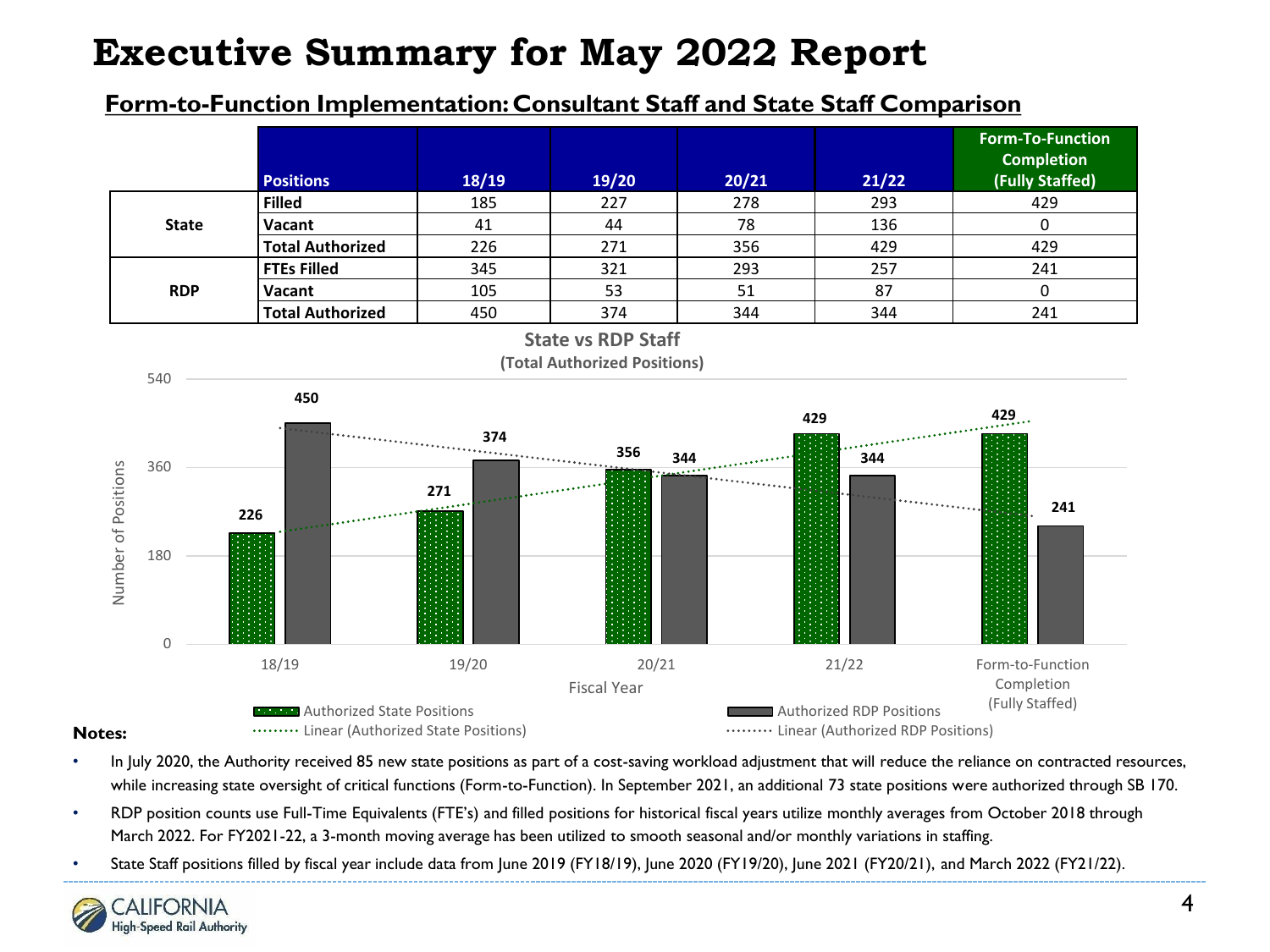| <b>Capital Outlay Budget Summary</b><br>$($$ in millions) | <b>Prior Year</b><br>Mar-21 Data | <b>Prior Month</b><br>Feb-22 Data | <b>Current Month</b><br>Mar-22 Data |
|-----------------------------------------------------------|----------------------------------|-----------------------------------|-------------------------------------|
| Budget (Fiscal Year)                                      | \$2,903.3                        | \$2,312.6                         | \$2,312.6                           |
| <b>Monthly Expenditures</b>                               | \$83.5                           | \$68.7                            | \$72.5                              |
| <b>YTD Expenditures</b>                                   | \$868.7                          | \$771.6                           | \$844.1                             |
| Percentage of Budget Expended Year to Date                | 29.9%                            | 33.4%                             | 36.5%                               |
| Percentage of Fiscal Year Completed                       | 75.0%                            | 66.7%                             | 75.0%                               |

• At 75% of the fiscal year completed, YTD Capital Outlay expenditures are \$844.1M or 36.5% of the fiscal year budget. The underutilization of budget is detailed in the table below.

• Construction Package Monthly Expenditures totaled **\$62.1M**, which includes: CP1 - \$22.5M, CP2-3 - \$24.3M, and CP4 - \$15.2M.

- Design-Build (DB) Monthly Expenditures totaled **\$49.5M**, which includes: CP1 \$17.5M, CP2-3 \$19.1M, and CP4 \$12.9M.
	- CP1 monthly expenditures include a \$3.2M Time Impact Analysis (TIA) settlement payment. This payment is part of a larger approved TIA settlement agreement totaling \$122M.
- As of March 31, 2021, the percentage of DB contract dollars expended to date for each Construction Package are as follows: CP1: 66.1%, CP2-3: 68.4%, and CP4: 80.6%.

#### **Capital Outlay Expenditure Breakout**

|                                            | <b>FY</b>     | <b>FY</b>  | <b>Monthly</b>      | <b>YTD</b>          | % Spent  | % Spent    |
|--------------------------------------------|---------------|------------|---------------------|---------------------|----------|------------|
| Expenditure Category (\$ in millions)      | <b>Budget</b> | Forecast   | <b>Expenditures</b> | <b>Expenditures</b> | (Budget) | (Forecast) |
| Percentage of Fiscal Year Complete: 75%    |               |            |                     |                     |          |            |
| <b>Construction</b>                        | \$2,083.9     | \$1,442.3  | \$67.1              | \$735.6             | 35%      | 51%        |
| Design Build with TIA Payment*             | \$1,108.6     | \$588.2    | \$49.5              | \$485.5             | 44%      | 83%        |
| Design Build Contracts w/o TIA Payment*    | (\$1,108.6)   | ( \$588.2) | ( \$46.3)           | (\$438.0)           | 40%      | 74%        |
| Time Impact Analysis (TIA) Payments**      | n/a           | n/a        | ( \$3.2)            | $($ \$47.5)         | 4%       | 8%         |
| Right-of-Way / Third Party                 | \$378.2       | \$306.2    | \$4.2               | \$99.7              | 26%      | 33%        |
| PCM / RDP / ETO / Legal                    | \$210.6       | \$201.1    | \$12.3              | \$135.0             | 64%      | 67%        |
| Environmental Mitigation / Resource Agency | \$64.7        | \$42.0     | \$0.9               | \$14.2              | 22%      | 34%        |
| Other Construction (SR 99, Stations, etc.) | \$84.3        | \$28.3     | \$0.2               | \$1.2               | $1\%$    | 4%         |
| Fiscal-Year EAC and Project Contingency    | \$237.5       | \$276.6    | n/a                 | nla                 | n/a      | n/a        |
| Fiscal-Year Contingency - Transferred Out* | $($ \$306.9)  | n/a        | n/a                 | n/a                 | (56%)    | n/a        |
| <b>Project Development</b>                 | \$144.7       | \$131.1    | \$5.1               | \$31.4              | 22%      | 24%        |
| <b>Bookend Projects (Local Assistance)</b> | \$84.0        | \$130.I    | \$0.3               | \$77.1              | 92%      | 59%        |
| <b>TOTAL</b>                               | \$2,312.6     | \$1,703.4  | \$72.5              | \$844.1             | 37%      | 50%        |

\*Numbers in parenthesis are non-adds but included to provide additional detail. FY Project Contingency starting budget was \$544.4M.

\*\*Time Impact Analysis (TIA) payment.

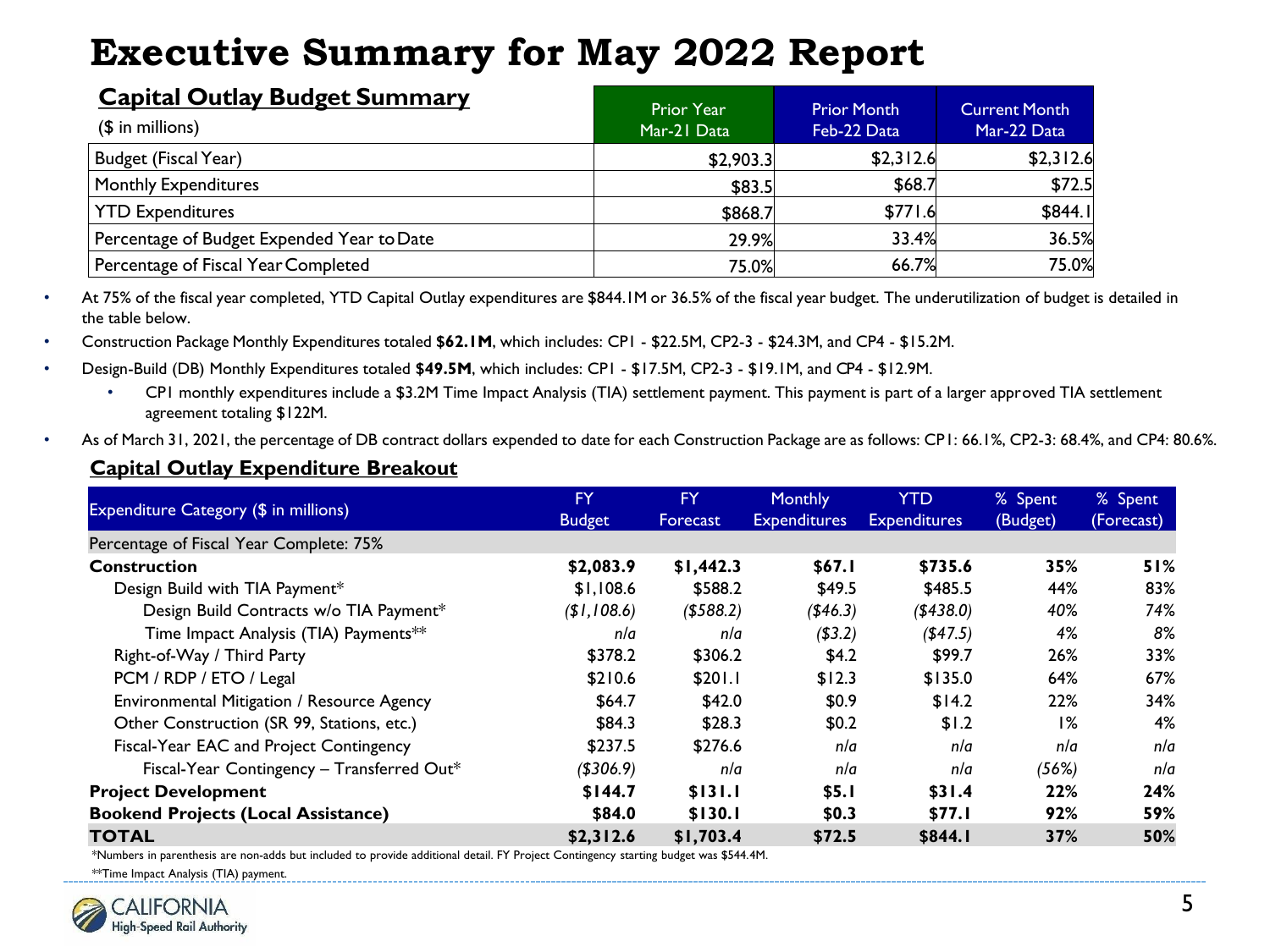### **Total Project Expenditures**

| <b>Program Category</b>               | <b>Expenditures to Date</b><br>(\$ in millions) | <b>Percentage of</b><br><b>Total Expenditures</b> |
|---------------------------------------|-------------------------------------------------|---------------------------------------------------|
| <b>Construction</b>                   | \$7,170.1                                       | 76%                                               |
| Project Development                   | \$1,334.6                                       | 14%                                               |
| lLocal Assistance                     | \$536.2                                         | 6%                                                |
| Support Funding - Project Development | \$102.2                                         | 1%                                                |
| Support Funding – Construction        | \$99.3                                          | 1%                                                |
| Administration                        | \$161.9                                         | 2%                                                |
| <b>Total</b>                          | \$9,404.2                                       | 100%                                              |

### **State Match to ARRA and State Match Liability**

| <b>Fund Type</b><br>(\$ in millions) | Total<br><b>Match</b> | <b>FRA</b><br><b>Approved</b><br><b>Match to</b><br><b>Date</b> | <b>Pending</b><br><b>FRA</b><br><b>Approval</b> | <b>Total</b><br><b>Approved and</b><br><b>Submitted to</b><br><b>FRA</b> | <b>Remaining</b><br><b>Match</b> | Percentage<br><b>Approved and</b><br><b>Submitted</b><br><b>Match to Date</b> |
|--------------------------------------|-----------------------|-----------------------------------------------------------------|-------------------------------------------------|--------------------------------------------------------------------------|----------------------------------|-------------------------------------------------------------------------------|
| <b>State Funds</b>                   | (A)                   | (B)                                                             | (C)                                             | $(D) = (B + C)$                                                          | $(A - D)$                        | (D/A)                                                                         |
| <b>State Match to ARRA</b>           | \$2,499.0             | \$2,523.7                                                       | \$0.0                                           | \$2,523.7                                                                | \$0.0                            | 101%                                                                          |

• The Authority has submitted the final invoices to complete the State Match to ARRA requirement.

• The State Match to ARRA and State Match Liability table above reflects FRA Approved Match to Date in the amount of \$2,523.7M (101%) with no Pending FRA Approvals as of January 31, 2022, which means the Authority has fully met its state funding match requirements for federal dollars one year ahead of schedule.

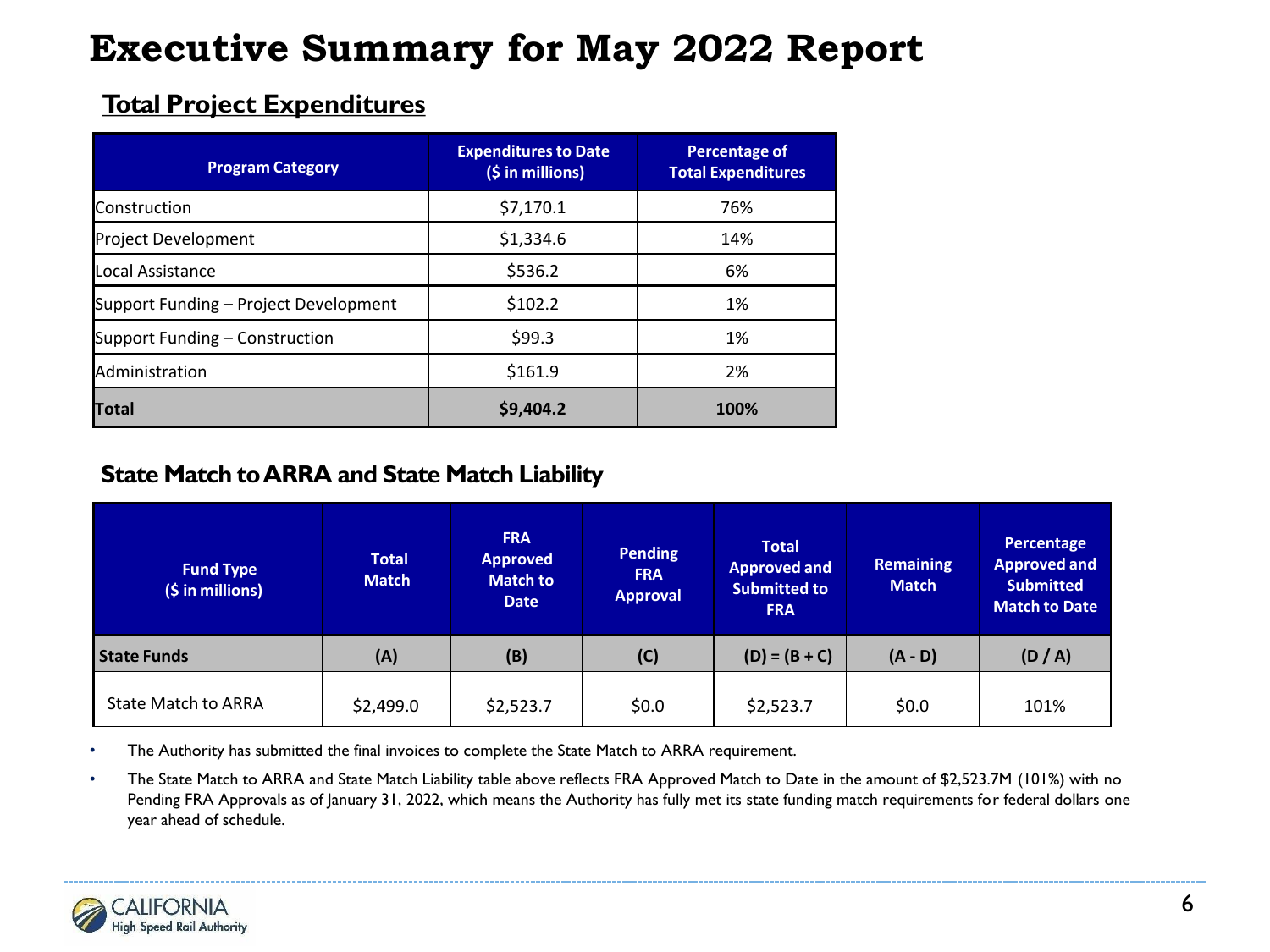| <b>Contracts and Expenditures Report</b><br>$($$ in millions) | <b>Prior Year</b><br>Mar-21 Data | <b>Prior Month</b><br>Feb-22 Data | <b>Current Month</b><br>Mar-22 Data |
|---------------------------------------------------------------|----------------------------------|-----------------------------------|-------------------------------------|
| Number of Contracts                                           | 1981                             | 205                               | 209                                 |
| <b>Total Value of Contracts</b>                               | \$8,476.6                        | \$8,984.8                         | \$8,992.8                           |
| Number of Purchase Orders                                     | 44                               | 60                                | 70                                  |
| Total Value of Purchase Orders                                | \$3.0                            | \$1.9                             | \$2.0                               |
| Total Value Contracts and Purchase Orders                     | \$8,479.7                        | \$8,986.7                         | \$8,994.8                           |
| <b>Small Business Utilization Rate</b>                        | 21.2%                            | 23.7%                             | 23.4%                               |

- Contracts are predominately issued for a variety of services, such as design-build and environmental work, while purchase orders are generally used to acquire goods (i.e. office supplies).
- As of March 31, 2022, the Authority had 209 active contracts and 70 active purchase orders (PO's) with a total value of \$9.0B.
- Month-over-Month the value of contracts increased \$8M, primarily due to executed change orders for CP design-build contracts (\$7.5M) and one executed contract (\$608K).
- The May-22 report reflects a Small Business Utilization Rate (SBU) of 23.4%. The current rate represents a 7.2% increase from the inception of SBU reporting in Feb-15 of 16.2%.
- The Authority anticipates SBU to increase as construction activity ramps up moving closer to the SBU goal of 30%, per the Small and Disadvantaged Business Enterprise Policy approved in Aug-12.
- As of February 28, 2022, there are **699** small businesses actively working on the high-speed rail project, including **225** DBE's and **79** Certified DVBE's.